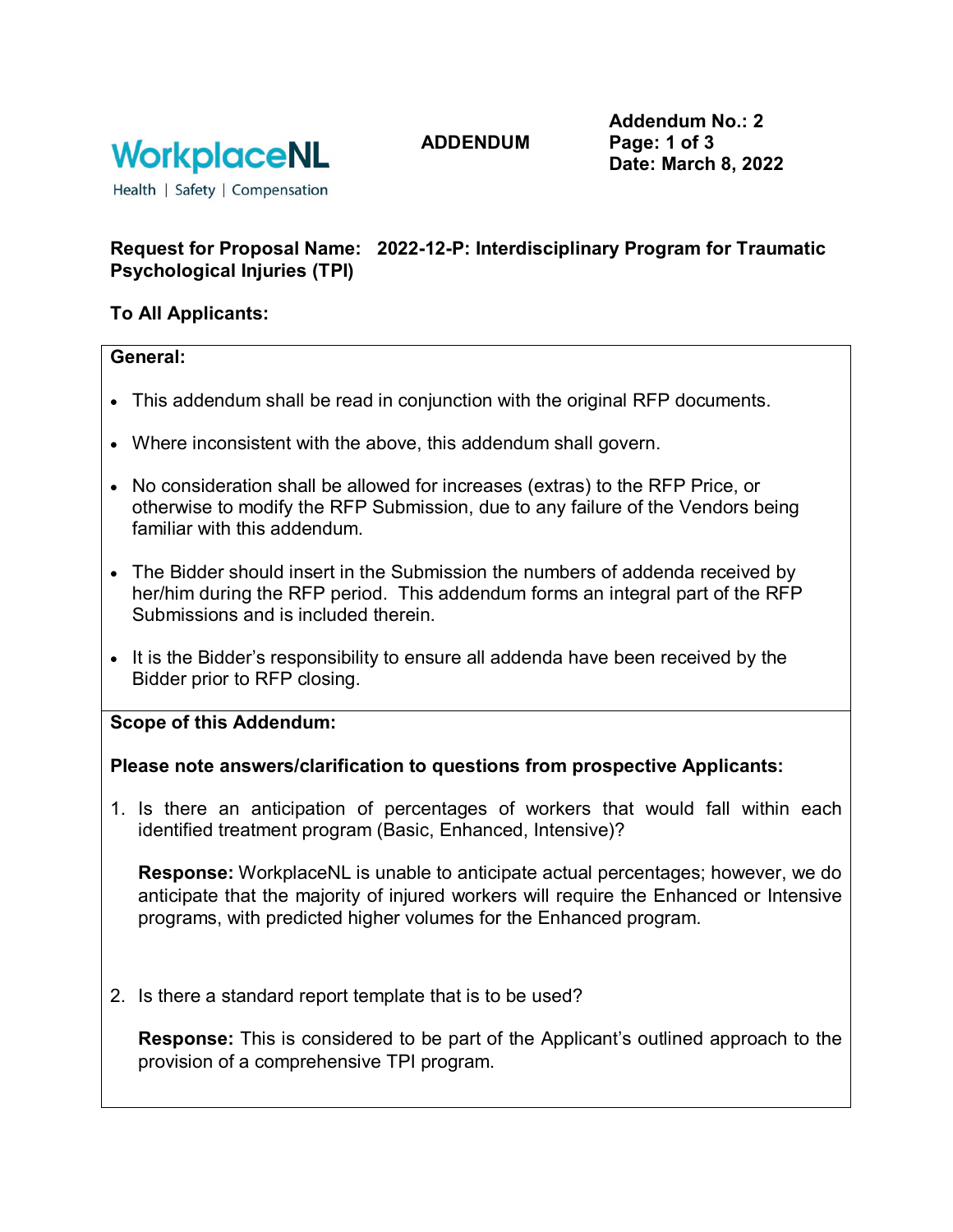3. Section 1.5.4, page 8 heading: Return to Work (with Focus on Occupational Therapy) states "Where it is determined early that return to work with the pre-injury employer is unlikely given the extent of the psychological injury, secondary options for suitable and available work will be explored in consultation with WorkplaceNL". Is it the responsibility of the Applicant to identify options for suitable and available work?

**Response:** No, where return to work with the pre-injury employer is unlikely given the extent of the psychological injury, the Applicant will be responsible to identify restrictions and cognitive abilities to assist in the identification of suitable work.

4. Does WorkplaceNL have Return to Work (RTW) specialists on staff that will work with the Applicant's OT, or does the Applicant's OT liaise directly with the employer to coordinate RTW efforts?

**Response:** WorkplaceNL has RTW Facilitators available to assist with coordinating and facilitating RTW efforts with the pre-injury employer. These RTW services can be requested by the Applicant's OT through the assigned case manager. However, the Applicant's OT is required to liaise directly with the pre-injury employer to coordinate RTW efforts, as outlined in section 1.5.4 Return to Work of the RFP. Where return to work involves alternate employers, suitable and available work will be explored in consultation with WorkplaceNL.

5. Is in-person versus virtual care primarily determined by client preference, geography or the referral source? What % do you anticipate receiving their care 100% virtually?

**Response:** It is anticipated that virtual care will be determined primarily by the injured worker's preference or geography. WorkplaceNL is unable to anticipate the percentage of injured workers who would receive 100% of their care virtually.

6. How, in the continuum, is substance abuse managed? Is there a role for a Residential Care Program or is that care provided through an alternate program?

**Response:** The RFP states that the Applicant must outline its approach to pharmaceutical management for injured workers who require additional support. As part of this process, the Applicant may make recommendations regarding the level of intervention needed on a case by case basis.